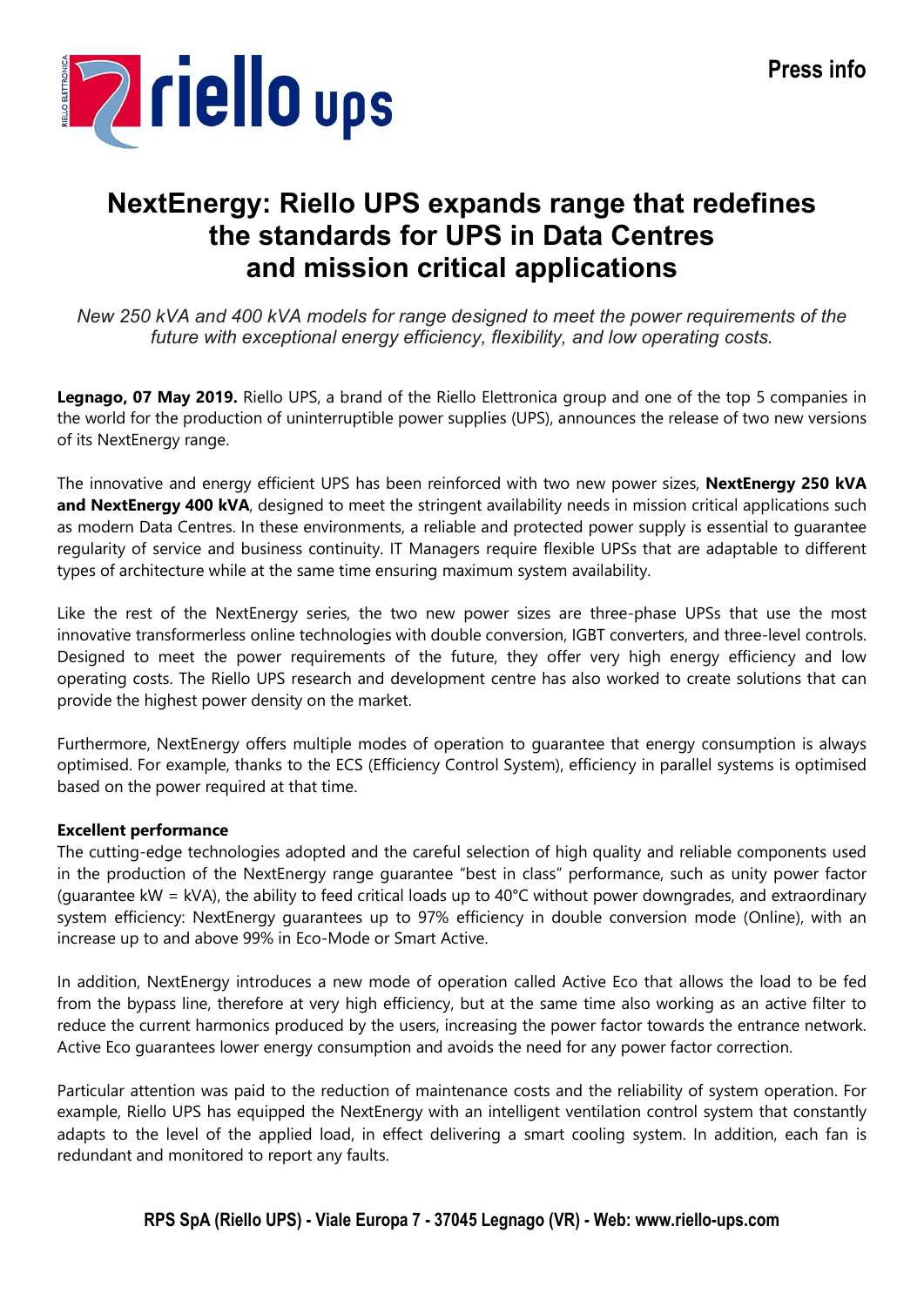# Press info



"With these new power sizes, our NextEnergy range is expanding to offer the market even greater reliability and lower operating costs;" - says Nicola Caglia, Riello UPS Product Manager - "the UPS not only filters all network disturbances to the load, but it also eliminates the harmonics generated by non-linear loads too."

Nicola Caglia continues - "Thanks to the possibility of limiting the maximum input power (programmable), the NextEnergy range can be installed in systems with a wide range of power availability, a variety of sources such as diesel generators or energy sources subject to contractual restrictions (obviously in countries where this is possible), or where additional power required is supplied by means of batteries (Peak Shaving)".

#### Installation versatility

The NextEnergy range is able to work with or without a neutral connection. This important function reduces the installation costs of the distribution system: it can be applied, for example, in modern Data Centres or in systems that do not require the use of the neutral line.

The reduced overall dimensions of the cabinet and full accessibility from the front of the UPS for all maintenance activities guarantees optimal use of space. Ventilation takes place from the front to the top, so the UPS can be installed back-to-back or against the wall, optimising the layout of the installation. The models in the NextEnergy range also include cable entry from above or below, eliminating the need to resort to expensive and bulky accessory cabinets.

#### Maximum reliability and availability

The NextEnergy series implements all the features present in Riello UPS's existing product ranges, such as:

- Parallel configuration of up to 8 units for increased redundancy  $(N + 1)$  or power;
- Hot System Expansion (HSE), which allows the insertion of an additional UPS block inside an existing parallel system without the need to switch off the UPS or switch to bypass. This guarantees maximum load protection even during maintenance and expansion activities.

#### Advanced communications

Particular attention was also paid to system connectivity and monitoring: NextEnergy implements communication interfaces developed specifically for IT Facility Managers and Service Technicians. The 7" colour LCD touch screen display, communication slots, relay cards and specific service connectors simplify the setup, control and monitoring of the UPS. The system can also be easily integrated into any data centre infrastructure management system (DCIM - Data Centre Infrastructure Management).

#### Information about Riello UPS

Riello UPS is the brand of uninterruptible power supplies for Data Centres, offices, electromedical environments, security and emergency equipment, industrial complexes and communication systems, designed and produced by RPS SpA, a company based in Italy and part of the Riello Elettronica Group. With the Riello UPS brand, RPS S.p.A. is the industry leader in Italy and firmly placed among the top 5 companies in the world in technological research, production, sales and assistance.

The pursuit of quality, the optimization of resources and a strong push towards technological innovation, together with seriousness, consistency and experience, make RPS S.p.A. a company able to meet the needs of a booming market. RPS S.p.A. has two production sites in Italy, 16 subsidiaries in Europe, the United States, the United Arab Emirates,